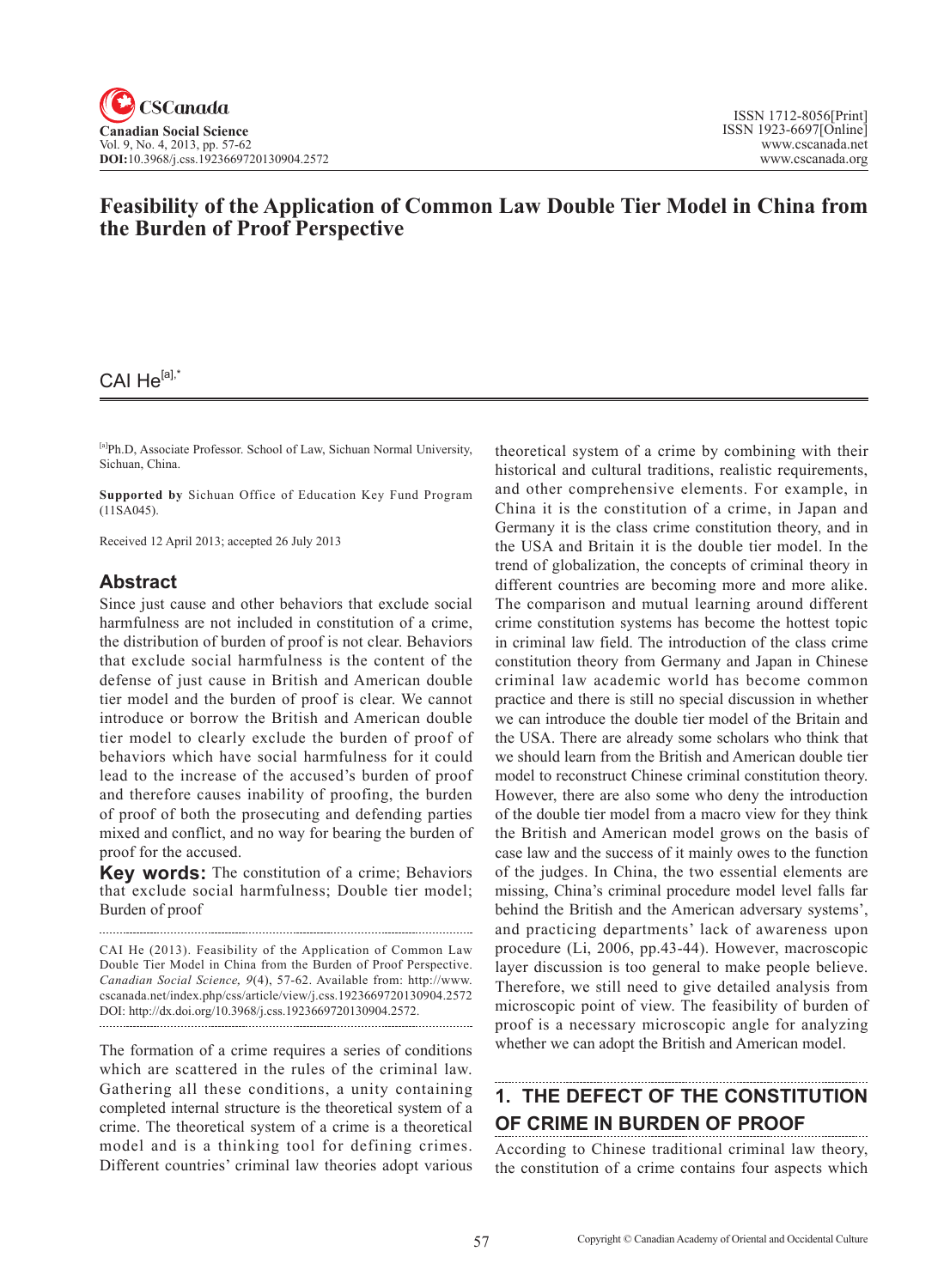are object of crime, objective aspect of crime, subject of crime, and subjective aspect of crime. Object of crime is the socialism social relations which is protected by criminal law and harmed by crime; the objective aspect of crime is the external manifestation of the activity of crime; subject of crime is the nature person being over the age to bear legal criminal responsibility, has criminal capacity, and act harmful behaviors. Legal person can be some criminals' subject; the subjective aspect of crime means that the actor of the behavior is guilty (includes intention and fault) (Gao & Ma, 2011, pp.49-50). The four elements of the constitution of crime are all positive elements. Any behavior tally with the constitution of crime is criminal behavior which is the only reason for criminal responsibility (Ma, 1999, pp.70-75).

Behaviors that exclude social harmfulness include just cause, act of rescue, ordinance behaviors, act of lawful occupation, victim's commitment, deducing promise, selfrescue, self-harming act, and conflict of obligation, etc. are thought as behaviors that conform to the constitution of crime but do not have social harmfulness for which they are not criminal behaviors.

If the constitution of crime is all the elements required by the establishment of a crime, plus the requirement of judging whether a behavior excludes social harmfulness, then behaviors that exclude social harmfulness is completely included by the constitution of crime; in addition, since the four elements of the constitution of crime are all positive conditions for judging crime, the accusing party should bear the burden of proving that the behavior excludes social harmfulness while the defendant does not have any responsibility in proving it. Obviously, such result goes against the judicial practice that the defendant has certain degree responsibility in proving behaviors that exclude social harmfulness. This means that Chinese constitution of crime theory cannot provide substantial law foundation for the distribution of criminal liability in proving behaviors that exclude social harmfulness.

If behaviors excluding social harmfulness meet the requirements of the constitution of crime *prima facie*, then when and how to exclude it from crime has become a question. In fact, when judge whether a behavior is a crime or not, people do not include behaviors excluding social harmfulness into the constitution of crime. Consequently, the burden of proving behaviors excluding social harmfulness has become unclear and caused a lot of questions in whether it can correctly judge crime practically. Constitution of crime is the standard for committing a crime and every elements of it should be proved by the prosecution. The prosecution will not prove the non-existence of the behavior excluding social harmfulness because it is not included in the constitution of crime. Therefore, the defender should raise the behavior excluding social harmfulness. To what degree

does the defender need to prove the existence of the behavior excluding social harmfulness to challenge the charge of crime from the prosecution? It is not clear at all. Such issues are usually dealt by the judge with discretion in practice which leads to different judgments from case to case, makes laws and regulations of a state disunited, and violates the principle of equality. People cannot help wondering that since the Supreme People's Court and Supreme People's Procuratorate of China have made huge amount of judicial interpretations for criminal law issues, why they do not make one or two interpretations for behaviors excluding social harmfulness. In fact, because the burden of proof of behavior excluding social harmfulness should be resolved within the constitution system of crime, it is normal that there are no judicial interpretations for it. There are some courts giving provisions stipulating just cause. Paragraph 1, Article 66 of "Trial implementation of the rules stipulating various evidence related issues for dealing with all kinds of cases of Beijing superior people's court": "The defendant does not have the burden of proving himself or herself innocent. Whereas if the defendant defend with the reasons such as psychiatric disorders, just cause, act of rescue, legal authorization, legal reasons, or non-absence at the scene of the crime, he or she have to provide related evidences to prove." The rule requires defendant take the responsibility in proving behavior excluding social harmfulness, however, whether such rule is reasonable needs further discussion. Therefrom, the burden of proof of behaviors excluding social harmfulness has become one of the biggest issues of Chinese criminal constitution theory.

### **2. CHARACTERISTICS OF THE BURDEN OF PROOF IN BRITISH AND AMERICAN DOUBLE TIER MODEL**

For most lawyers, judges, and law drafters, the distinction of fundamental criminal law framework is the differentiation of crime and defenses (Robinson, 2005, p.4). The constitution of crime in British and American criminal law is summed up by Chinese scholar Prof. Chu Huaizhi as double tier model includes "fundamental elements" and "sufficient liability elements" (Chu, 2005, p.36) so that to realize the butt joint of the communication between Chinese and the Common law criminal theories. Fundamental element of the constitution of crime is called "crime" in common law system criminal law. "Generally, crime is constituted by two elements: criminal behavior objective condition or external condition of a crime; and criminal mind—subjective condition or internal condition of a crime" (Dressler, 2009, p.75).

Criminal behaviors and criminal mind are basic facts of a crime and active conditions for establishing criminal liability. In Anglo-American system's criminal procedure,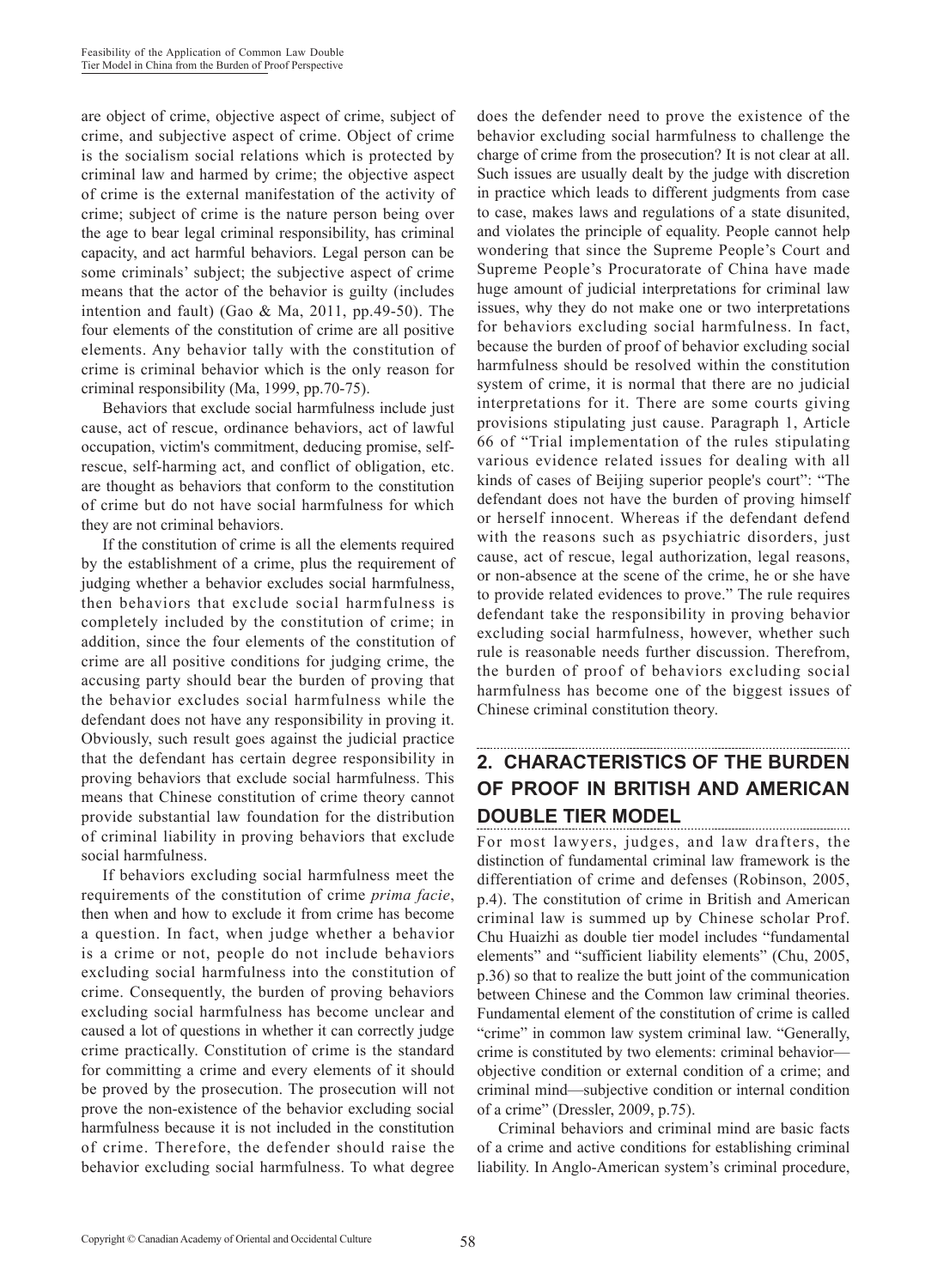the prosecution should prove it beyond a reasonable doubt. For example, in American criminal justice system, the prosecution should prove the charged crime beyond a reasonable doubt, that is to say, the prosecution must prove that the defendant did certain criminal behavior and the details of the behavior and the damaged stipulated by laws were caused by the behavior (Reid, 2001, p.87). Nevertheless, prosecution's proof of some criminal behavior and criminal mind beyond a reasonable doubt can only reflect that the crime established *pro forma*. In order to get rid of the charge, defendant usually defends for themselves. If the defense of innocence exists, the behavior is innocent. Therefore, if a behavior is eventually recognized as a crime, the defense for innocence must not exist. This is the sufficient liability condition called by professor Chu Huaizhi. Just as some scholars said when discussing whether psychopath's behavior can be recognized as crime: "although the behavior of the defendant meets the requirements of a crime prima facie behavior, mental condition, causal relationship, and consequences—if the behavior is not made with intention or it is not a consequence that could be controlled by the actor, then the defendant should be innocent without being punished" (Morse, 1985, p.777, 728). The American criminal law theory has divided defense reasons into "lack of evidence", just cause, immunity defense, special reason defense, and external defense reason. "Lack of evidence" means that "defendant provides evidence in court hearing to prove that the prosecution did not give evidence to prove one of the basic elements of crime." Just cause defense includes self-defense, protection for others, protection of property and to living conditions, law enforcement, and act of rescue, etc. Immunity defense includes intimidation, drunkenness, mental disorder, and diminished responsibility, etc. Just cause defense and immunity defense can be applied in all kinds of law break behaviors. However, special reason defense can only be applied in one or few kinds of unlawful acts (Dressler, 2009, Fn. 6, pp.184-187). The basic characteristic of special reason defense is that although the actor of the behavior has meet all elements required by being charged prima facie, in fact he or she does not make the social harmfulness stipulated by the rules of criminal law (Liu, 2010, p.132). External defense reasons have no connection with the social harmfulness and its punishment caused by the behavior, for example, the diplomatic immunity (2010, p.187). Defense reasons are negative elements of criminal liability. In the circumstance that criminal behavior and criminal mind is proved, defense reasons stop the establishment of crime and the criminal liability of the defendant. Defense reasons are usually proposed by defendant or lawyer after which the prosecution can bear the burden of proving the non-establishment of the defense reasons. Sometimes, the persuading responsibility may also be taken by defendant who depends on the difference in defense reasons and judicial areas.

The characteristics of the British and American double tier model are: combines positive and negative elements together to construct the theoretical system of the constitution of crime; the legalization of the constitutional elements coexist with super regulation defense reasons. Therefore, the starting point of the British and American constitution of crime theory is judicial experience and the end is simple and practical. The biggest advantage of the British and American constitution of crime theory is the fully reflection of the process of conviction (Zhou, 2011, p.59-60). "It is a unique characteristic that to involve prerequisite in lawsuit into the constitution of crime in common law system's criminal law. Due to the existence of legal defense, the double tier constitution of crime system introduces the defendant's and the defender's positivity during identifying criminal activities and uses such civil judicial resource to make the identification of crime pays more attention on the realization of individual justice" (Chen, 2001, p.217).

The double tier model of common law system recognizes just cause, act of rescue, and other behaviors excluding social harmfulness as defense reasons which belong to the content of "iusta causa defense". Comparing with the constitution of crime, the unclear burden of proof of the behaviors excluding social harmfulness has been eliminated.

# **3. FEASIBILITY OF THE APPLICATION OF THE DOUBLE TIER MODEL OF THE COMMON LAW SYSTEM FROM THE PERSPECTIVE OF BURDEN OF PROOF.**

Since there are huge differences between Chinese and Common law countries' legal culture and judicial systems, it is not possible for China to copy or borrow the double tier model from them from the burden of proof point of view.

First, it is difficult to define the burden of proof in defense. "Insufficient evidence to defend" means the crime that accused by the prosecution does not exist or the behavior does not meet the requirement of the substantial elements of a crime. However, whether it is because the lack of substantial elements to make the behavior not a crime or just for the "insufficient evidence to defend" to avoid criminal liability? There is a dilemma. If the charge of a crime does not establish because of the nonexistence of the accused criminal behavior or criminal mind, then the litigation should stop in the phase of proving substantial criminal elements. On the contrary, "Insufficient evidence to defend" has to go into the next defense reasoning stage. If the failure of the charge of crime is because the "insufficient evidence to defend", then meeting the requirement of criminal substantial elements is the premise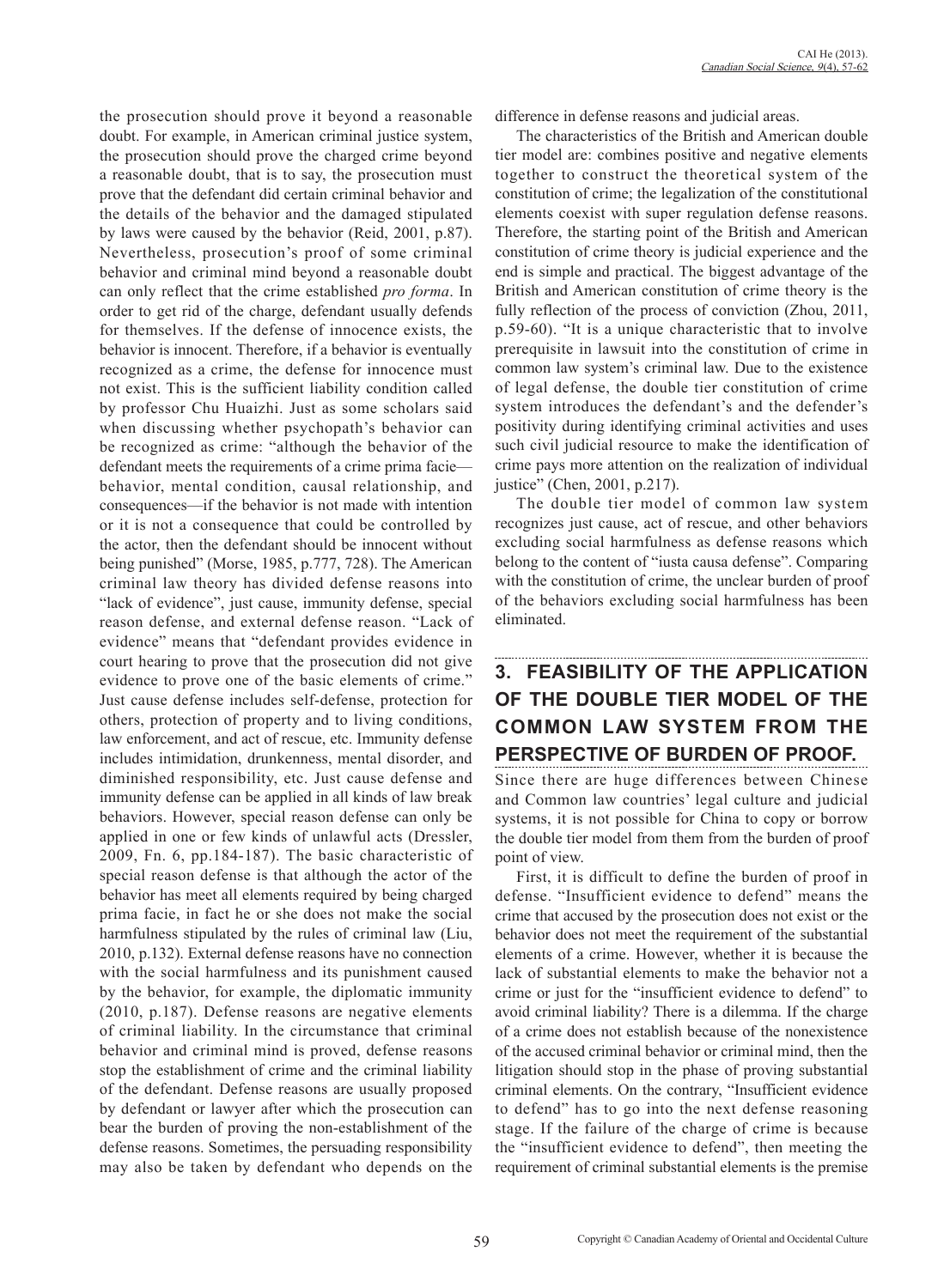while which goes against the reason of "Insufficient evidence to defend". Therefore, there is another giant contradict in burden of proof: for the prosecution, the establishment of criminal substantial elements should be proved by the prosecution and the proof standard should meet the degree of beyond a reasonable doubt; while the existence of the defense reasons for innocence should be borne by the defendant, for example, the defendant should be responsible in persuading in "Intimidation". If the defense reason for "lack of evidence" is required to reach such a high degree, it definitely eliminates the prosecution's burden of proof which could lead to confusion and contradiction between both sides.

However, it is not a problem for British and American criminal procedure since the USA and the Great Britain are both case law countries and the burden of proof can be decided by each single case without thinking about the generality. In the *United States v. Johnson* (1992) case, the defendant Johnson was accused threatening witnesses. However, Johnson thought the prosecution should prove beyond a reasonable doubt that he intentionally threatened or induced the witnesses based on "lead or induce witnesses to withdraw testimony, records, documents, or other evidences in formal procedure". But positive defense requires Johnson to prove that he merely did some actions based on "encouraging, inducing, or leading other people testify truthfully". In this case, the criminal minds and the defense facts are obviously overlapped. Johnson thought that the overlap has made his positive defense lose significance. The Second Circuit Court of the USA thought that the burden of proof of the prosecution is proving beyond a reasonable doubt that Johnson intentionally threatened or induced the witnesses basing on inducing the witnesses drawback testimony or other evidences; once the prosecution meets the requirement, Johnson can still use preponderance of the evidence to prove the intention part of his positive defense, that is to say, he only wish to let the witnesses withdraw unreal testimony (Lai, 2007, p.117).

On the contrary, as a defense, "consent of victim" is proved by the accuser. As the American scholar Husak said: "within the scope of a crime, lack of consent could be an element of the establishment of a crime or it can be said that the existence of consent plays the role of proving the appropriateness of behaviors" (Husak, 1987, p.198). Whether we should let the defendant prove that the behavior is approved by the victim to deny the establishment of a crime or we should make the prosecution prove that the victim disagree with the behavior acted by the defendant so that to certify the establishment of a crime? In common law countries' criminal law theory, "lack of consent" usually exists as the establishment element of a crime. For example, statutory rape is an appropriate case. Sexual intercourse without consent is obviously an element. Unless the "disagree" element be met, or the behavior cannot be recognized as a statutory rape. Just as some scholar said: "in a charge of the statutory rape, the responsibility of the prosecution is not only limited in proving the fact that the penis inserted the vagina but also proving the fact that the victim disagreed with the sexual intercourse and proving that the defendant knew clearly that the victim disagreed with the intercourse with him or did not know whether the victim would like to have intercourse with him due to carelessness as well." (Andrews, 1992, p.62) Therefore, in statutory rape, the prosecution must prove that the victim does not agree with the sexual intercourse with the defendant when the sexual behavior happens instead of proving that the defendant wishes to have sexual intercourse with the victim (Lai, 2007, p.117).

From the above two cases we can see, there is no unified way to bear the burden of proof in common law double tier model. In China statute law is the tradition. People pay great attention on deductive reasoning and precise conceptualized constitution of crime with strong logics. In such system, people wish there are unified rules for all cases. Traditions like the common law system that burden of proof differs from case to case and no unified rules are provided which does not meet the common sense of people and also not easy for people to accept. Cases in real life are of different kinds and types; therefore, the distribution of the burden of proof of defense varies. There is no case law tradition in China, thus, we cannot get any enlightenment from previous cases. In addition, since there is no unified rule stipulating the burden of proof, judges are confused and the phenomenon that same case have different judgments widely exists which will definitely cause harmfulness to the unity and judicial authority of the state's legal system.

Second, the existence of the British and American model supplement with strict adherence to due process, the great authority owned by the Constitution, and the tradition of protecting human rights. If we hope to borrow or copy the British and American model to reach the goal of respecting due process, improving Constitution authority, and protecting human rights, it can only go far away from the original evaluation standards of constitution of crime, adopts the value and mission that exceeds far beyond its own contents which are difficult to endure, and the result may be nothing at the end. Such unacclimatized constitution of crime system can only be discarded in practice.

The British and American model attaches relatively heavy burden of proof for the defendant which is compatible with the great defense ability of the defendant in British and American model. The Anglo-American law system adopts adversary system, strengthens both parties' dominant role and litigation function during a lawsuit, and allows them argue and defend proactively and mutually. The adjudication organ does not have the responsibility to investigate the fact actively. Police, procurator, defendant, and the defender are equal and enjoy the equality of arms.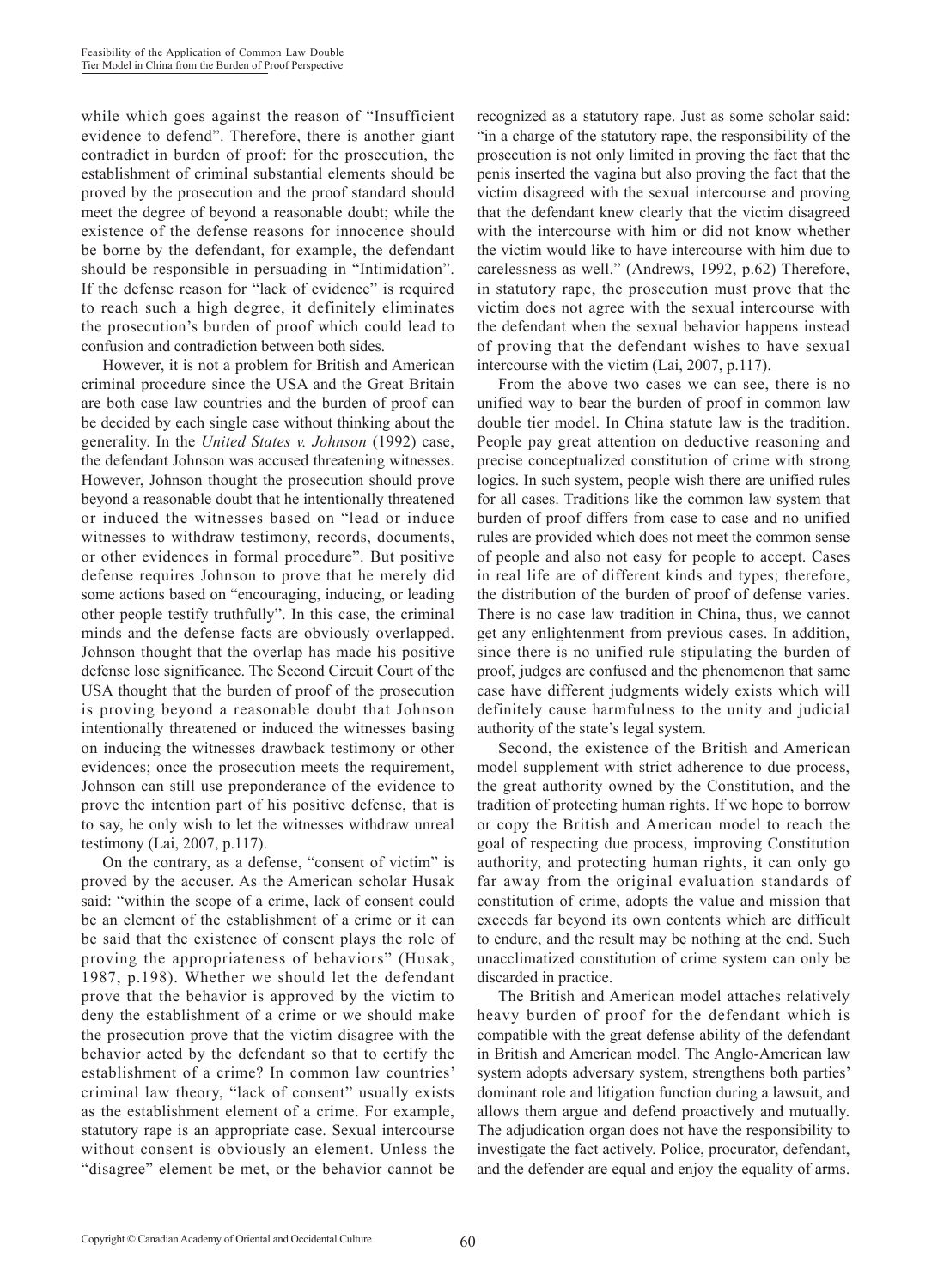For example, the dual investigation mechanism which allows the procurator and the defendant investigate at the same time gives the opportunity for the defendant to acquire completed and comprehensive exculpatory evidence timely; the state carries out common law aid system which makes defense a solid system foundation and resource guarantee. Nevertheless, there are also several cases that superior courts repeal guilty verdicts and proclaim innocent for the defendants due to the reason of lack of defense. Obviously, the British and American liberalism tradition is a double-edged sword for personal litigation rights protection; it gives sufficient opportunities for individuals to protect their own litigation rights and also heavy obligations for protecting personal litigation rights. If the obligation is not performed, the damage of litigation rights shall be on one's own account.

While in China, inquisitorial system is used and the burden of proof on the defendant side is less. Inquisitorial system emphasizes national law enforcement organs' and judicial departments' function and power during litigation, pays attention to the function of the judge in actively investigating facts of the cases, does not strengthen the subjective position and dynamic role of the parties in litigation (Xu, 1999, p.34). Thus, the protection of individual rights depends on the state giving relative heavy obligations to judicial organs. For instance, the state requires that prosecutors must have the obligation of being objective and the judges have the responsibility to investigate the fact. Prosecutors' obligation of being objective means they should keep objective and fair during criminal procedure, strictly follow objective facts, pay attention on evidences, facts, and laws that go against the rights of criminal suspects as well as the ones that are beneficial to them. "According to the principle, prosecutors and policy should have the obligation to take action fairly and equally, especially gives comprehensive investigation on the truth and facts. Prosecutors and policy cannot prove the defendant guilty on a single side on purpose" (Herrmann, 1995, p.34).China executes misjudgments accountability system on public security organs and their working staffs and tries to practically protect criminal suspects and defendants' rights. Therefore, judicial departments are given much heavier burden by the state to protect criminal suspects and defendants' legal rights proactively and shall take responsibility when lack of performing such burden. The protection of criminal suspects and defendants' legal rights mainly depends on judicial organs' responsibility performance rather than actively exercise their rights of defense.

Some people argued that we should learn from the British and American model to reconstruct Chinese criminal constitution theory: the constitution of a crime should include two conditions which are fundamental elements of a crime and preclusion elements excluding criminal liability. Fundamental elements of a crime are made up by objective and subjective elements. Preclusion elements excluding criminal liability contain law violation preclusion and liability preclusion (Yu & Wen, 2002, p.56). However, if introduce the common law model rashly to China or reform Chinese constitution of crime according to the common law model without related development of judicial system such as applying adversary system, there is no way for China to realize the effect of protecting human rights, what is worse, may worsen the position of defendant. The above reconstruction scheme for Chinese criminal constitution theory has difficulties from the perspective of burden of proof. Take the burden of proof in cases that defendants defend for under the criminal capacity as example. There is a kind of defense existing in the common law model: the "Minor defense" which means the prosecution does not have the responsibility in proving the defendant under age, instead, the defendant should bear the burden of proof and should bear the disadvantaged consequences when lack of proving. In China, subject of crime is one of the four elements of the constitution of crime. The prosecution should bear the burden of proof in proving the defendant has already reached the age of having the criminal capacity, if the prosecution failed in doing so, the defendant cannot be judged guilty. If we follow the reconstruction scheme to exclude minors when excluding preclusion elements in criminal liability, then the defendant should bear the burden of proof in proving the age which will definitely make things worse – without knowing the age, it can be impossible to designate defense. However, there is no legal aid system applied in criminal cases in China, of course there is no defense lawyer in certain amount of cases. Since the lack of ability in defending for themselves and the detention which has deprived the minors' ability in evidence collection, how can the minors prove for themselves?

Generally, in order to resolve the problem of burden of proof, the development direction of Chinese constitution of crime is to include behaviors excluding social harmfulness into the constitution of crime. However, based on the inquisitorial system in China, it is impossible for us to adopt the double tier model of the Anglo-American system. Thus, we still need to consider the problem of whether the borrowed elements can be suitable for China.

#### **REFERENCES**

Andrews, J. A., & Hirst, M. (1992). *Criminal evidence*. London: Sweet & Maxwell.

- Chen, X. L. (2001). *Substantial criminal law*. Beijing: Commercial Press.
- Chu, H. Z. (2005). *American criminal law* (3rd ed.). Beijing: Peking University Press.
- Dressler, J. (2009). *Understanding criminal law* (X. M. Wang Trans.). Beijing: Peking University Press.
- Gao, M. X., & Ma, K. C. (Eds.). (2011). *Criminal law* (5th ed.). Beijing: Peking University Press & Higher Education Press.